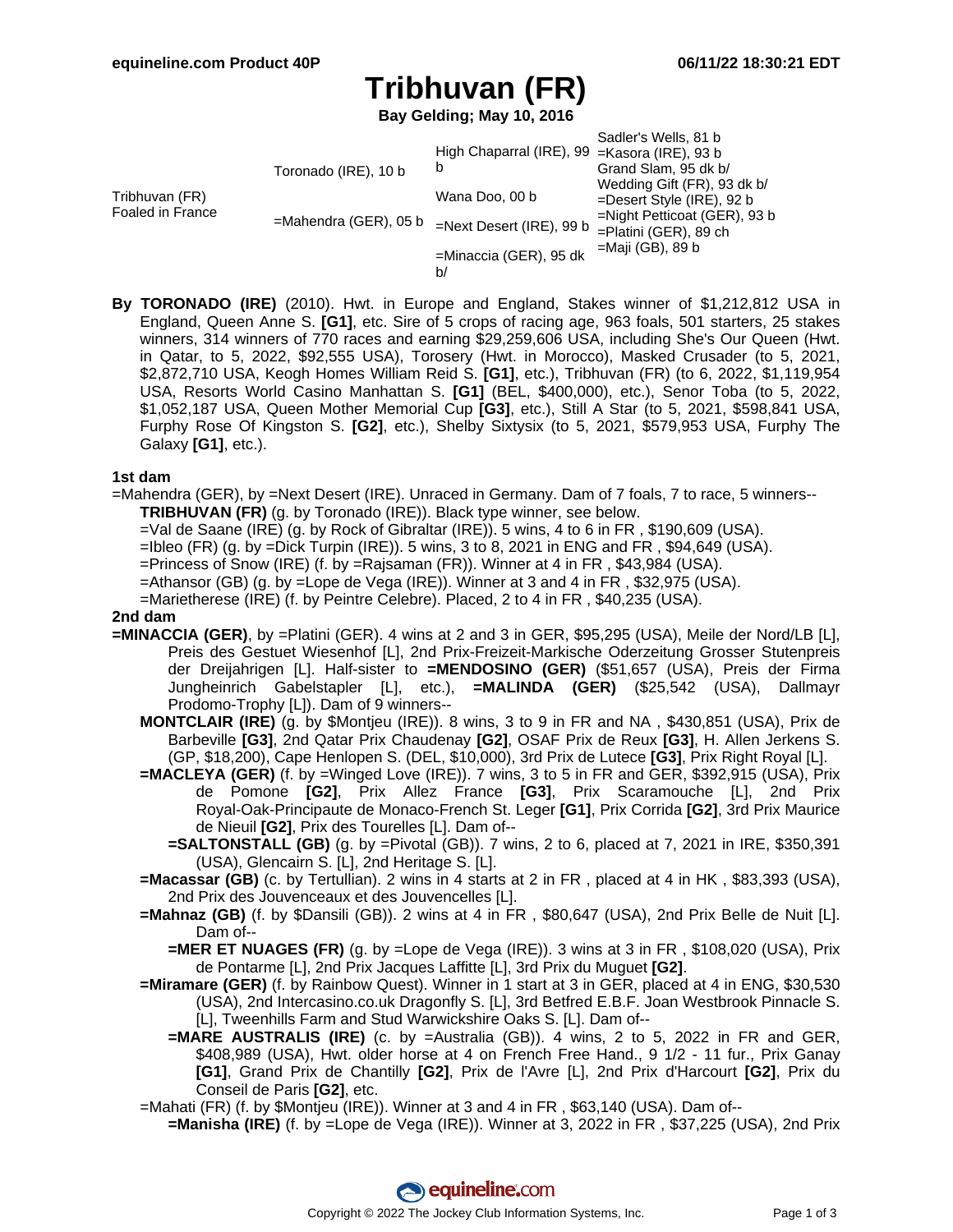## **Tribhuvan (FR)**

**Bay Gelding; May 10, 2016**

de Royaumont **[G3]**.

- =Mohawk Chant (GB) (c. by \$Dansili (GB)). 3 wins at 4 and 7 in KSA, \$60,038 (USA).
- =Midas (GER) (g. by Selkirk). 5 wins, 4 to 8 in GER, \$38,937 (USA).
- =Mattinata (GB) (f. by =Tiger Hill (IRE)). Winner at 3 in HOL, placed at 2 in GER. Producer.
- =Mahendra (GER) (f. by =Next Desert (IRE)). See above.
- **3rd dam**
- =Maji (GB), by Shareef Dancer. Winner at 3 in ENG, \$8,906 (USA). Half-sister to **=MALINAS (GER)** (\$304,773 (USA), 169 Oppenheim-Union-Rennen **[G2]**, etc., sire), **=Masterplayer (GER)** (\$157,633 (USA), 3rd BMW 126 Deutsches Derby **[G1]**, sire), **=Majority (IRE)** (\$92,416 (USA), 3rd Thresher Classic Trial S. **[G3]**), **=Major Lando (GER)** (\$50,069 (USA), 2nd Ittlingen-Pokal [L]). Dam of 4 winners--
	- **=MINACCIA (GER)** (f. by =Platini (GER)). Black type winner, see above.
	- **=MENDOSINO (GER)** (g. by =Acatenango (GER)). 5 wins, 3 to 9 in GER and ENG, \$51,657 (USA), Preis der Firma Jungheinrich Gabelstapler [L], 3rd Dallmayr Prodomo-Trophy [L].
	- **=MALINDA (GER)** (f. by Law Society). 4 wins at 3 and 4 in GER, \$25,542 (USA), Dallmayr Prodomo-Trophy [L]. Producer.
	- =Mandrella (GER) (f. by =Surumu (GER)). Winner at 4 in GER, \$3,094 (USA). Dam of--
		- **=MANINGREY (GER)** (g. by Soldier Hollow (GB)). 9 wins, 3 to 10 in FR , GER and HOL, \$204,085 (USA), Prix du Point du Jour Prix Fourrages Thierry Dutertre [L], 2nd Defi du Galop Cup [L], 3rd Preis der BBAG Hengstparade (Baden-Wurttemberg-Trophy) - Defi du Galop **[G3]**, Hoppegartener Sommerpreis - Deutschlands Hochstdotiertes Listenrennen [L], Grand Prix de la Region Alsace - Marque Alsace - Defi du Galop [L], etc.
	- =Moloko (GER) (c. by =Platini (GER)). Placed at 5 in GER.
	- =Moonchild (GER) (f. by =Acatenango (GER)). Placed in 2 starts at 3 in GER. Producer.
	- =Mahradeva (GER) (f. by =Medicean (GB)). Unplaced in GER. Dam of--
		- **=Madiva (FR)** (f. by Aussie Rules). 6 wins, 4 to 7 in FR , \$149,742 (USA), 3rd Prix Urban Sea Fonds Europeen de l'Elevage [L].

#### **4th dam**

- **=MAJORITAT (GER)**, by =Konigsstuhl (GER). 6 wins at 2 and 3 in GER, Champion 3-year-old filly in Germany, ARAG Schwarzgold-Rennen-German One Thousand Guineas **[G2]**, Preis der Diana-Deutsches Stuten-Derby-German Oaks **[G2]**, Preis des Casino Travemunde **[G3]**, Fruhjahrs-Stuten-Preis [L], 2nd Grosser Amdahl Deutschland Pokal Bayerisches Zuchtrennen **[G2]**, Furstenberg Rennen **[G3]**, Preis der Winterkonigin [LR]. Half-sister to **=MALACHIT** (\$22,578 (USA), Behr-Memorial [L], etc.), **=MONAMIRA (GB)** (Festa-Rennen [L], etc.), **=Mosogna (IRE)** (\$55,355 (USA), 2nd Premio Verziere [L], etc.), **=Musette (GER)** (2nd ARAG Schwarzgold-Rennen-German One Thousand Guineas **[G2]**, etc.). Dam of 8 winners, including--
	- **=MALINAS (GER)** (c. by Lomitas (GB)). 2 wins at 3 in GER, placed in 1 start at 4 in ITY, \$304,773 (USA), 169 Oppenheim-Union-Rennen **[G2]**, 2nd BMW 135 Deutsches Derby **[G1]**, Grosser Preis der Sparkasse Dortmund [L], 3rd Gran Premio del Jockey Club **[G1]**, Rheinland-Pokal der Stadtsparkasse Koln **[G1]**, Rheinland-Pokal der Sparkasse KolnBonn **[G1]**. Sire.
	- **=Masterplayer (GER)** (c. by Alzao). 2 wins at 3 in GER, \$157,633 (USA), 3rd BMW 126 Deutsches Derby **[G1]**. Sire.
	- **=Majority (IRE)** (c. by Dancing Brave). 8 wins, 3 to 8 in ENG and UAE, \$92,416 (USA), 3rd Thresher Classic Trial S. **[G3]**.
	- **=Major Lando (GER)** (g. by \$Lando (GER)). 4 wins at 3 and 4 in GER and ENG, \$50,069 (USA), 2nd Ittlingen-Pokal [L].
	- =Maji (GB) (f. by Shareef Dancer). See above.
	- =Midnight Fever (IRE) (f. by Sure Blade). Unraced in Ireland.
		- **MOONLADY (GER)** (f. by =Platini (GER)). 6 wins at 3 in GER and NA , \$260,523 (USA), Hwt. at 3 on German Free Hand., 14 fur. & up, Grosser Preis des Casino Hohensyburg-116 Deutsches St.Leger **[G2]**, Preis der Stadtsparkasse Hannover und der VGH-73 Deutscher Stutenpreis **[G3]**, Long Island H. **[G2]**, Deutscher Herold-Preis **[G3]**, 2nd Reluctant Guest S. [L] (AP, \$12,600), etc.
		- **Midnight Angel (GER)** (f. by =Acatenango (GER)). Winner at 3 and 4 in GER and NA , placed at 3 in FR and ITY, \$155,675 (USA), 2nd 144 Ostermann Preis der Diana-Deutsches Stuten-Derby-German Oaks **[G1]**, 3rd Oaks d'Italia **[G1]**, Prix Minerve **[G3]**.

=Majorata (GER) (f. by =Acatenango (GER)). Unplaced in 1 start in GER.